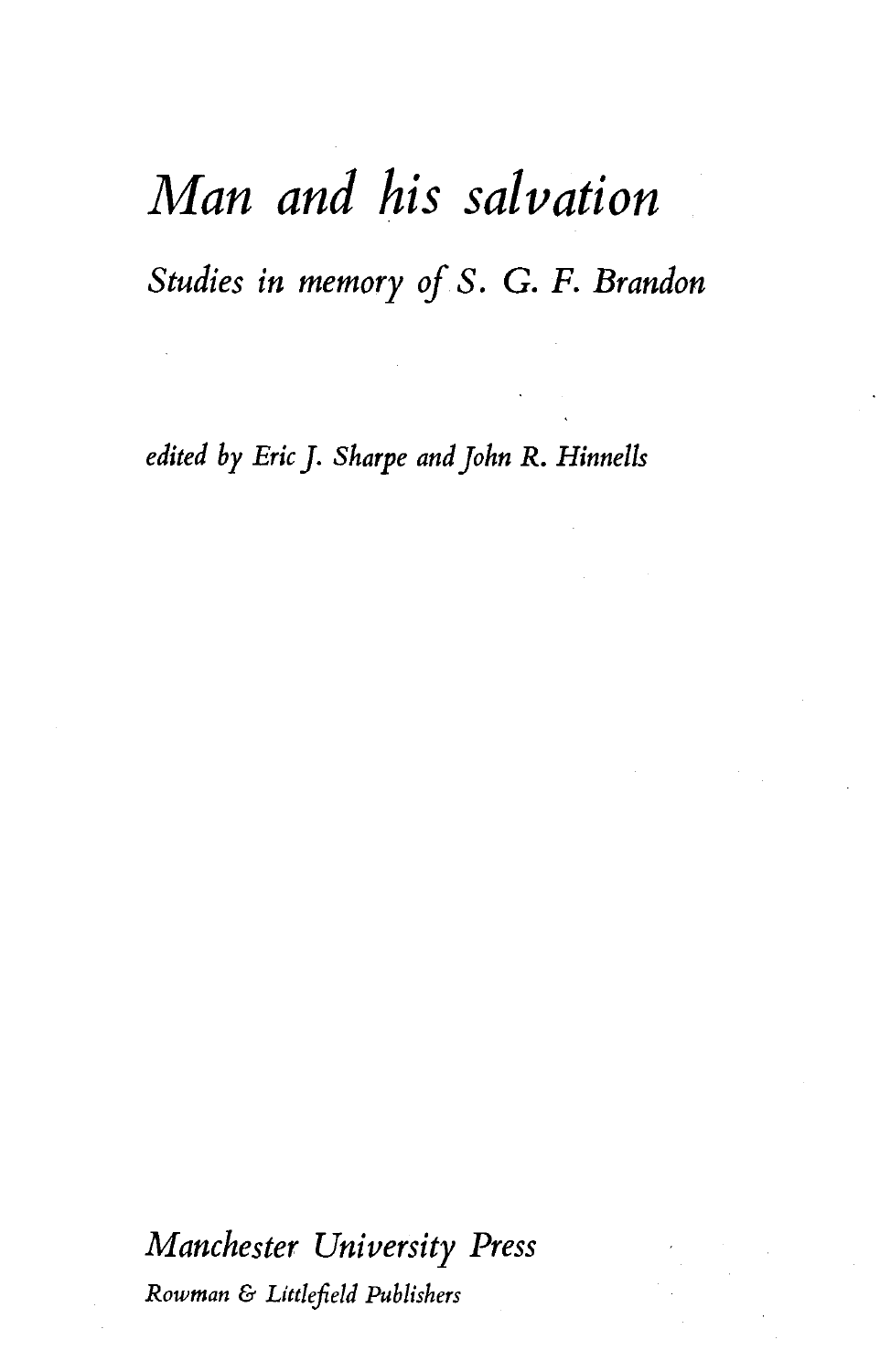## © 1973 *Manchester University Press*

*Published by the University of Manchester at the University Press*  316-24 *Oxford Road, Manchester* Ml3 9NR

#### UK ISBN 0 7190 0537 X

*USA* 

*Rowman* & *Littlefield Publishers 81 Adams Drive, Totowa, N.J. 07512*  US ISBN 0 87471 181 9

*While copyright in the volume as a whole is vested in Manchester University Press, copyright in the individual papers belongs to their respective authors and no paper may be reproduced whole or in part without the express permission in writing of the author and publisher* 

*Library of Congress cataloguing-in-publication data* 

*Main entry under title:* 

*Man and his salvation* 

CONTENTS: *Snape, H.* C. *Samuel George Frederick Brandon: a personal appreciation.-James, E.* 0. *Professor Brandon's contribution to scholarship.- Oxtoby, W.* G. *Reflections on the idea of salvation.* [etc.] *Includes bibliographical references.* 

I. *Salvation-Addresses, essays, lectures.* 2. *Brandon, Samuel George Frederick.* 3. *Brandon, Samuel George Frederick-Bibliography.* I. *Sharpe, Eric]., 1933-* , *ed.*  II. *Hinnells, John R., ed.* III. *Brandon, Samuel George Frederick.* 

BI476.M35 1973 *291.2<sup>1</sup>* UK ISBN O 7190 0537 X US ISBN O 87471 181 *9* 

*2* 73-2814

*Printed in Great Britain by Butler* & *Tanner Ltd, Frame and London*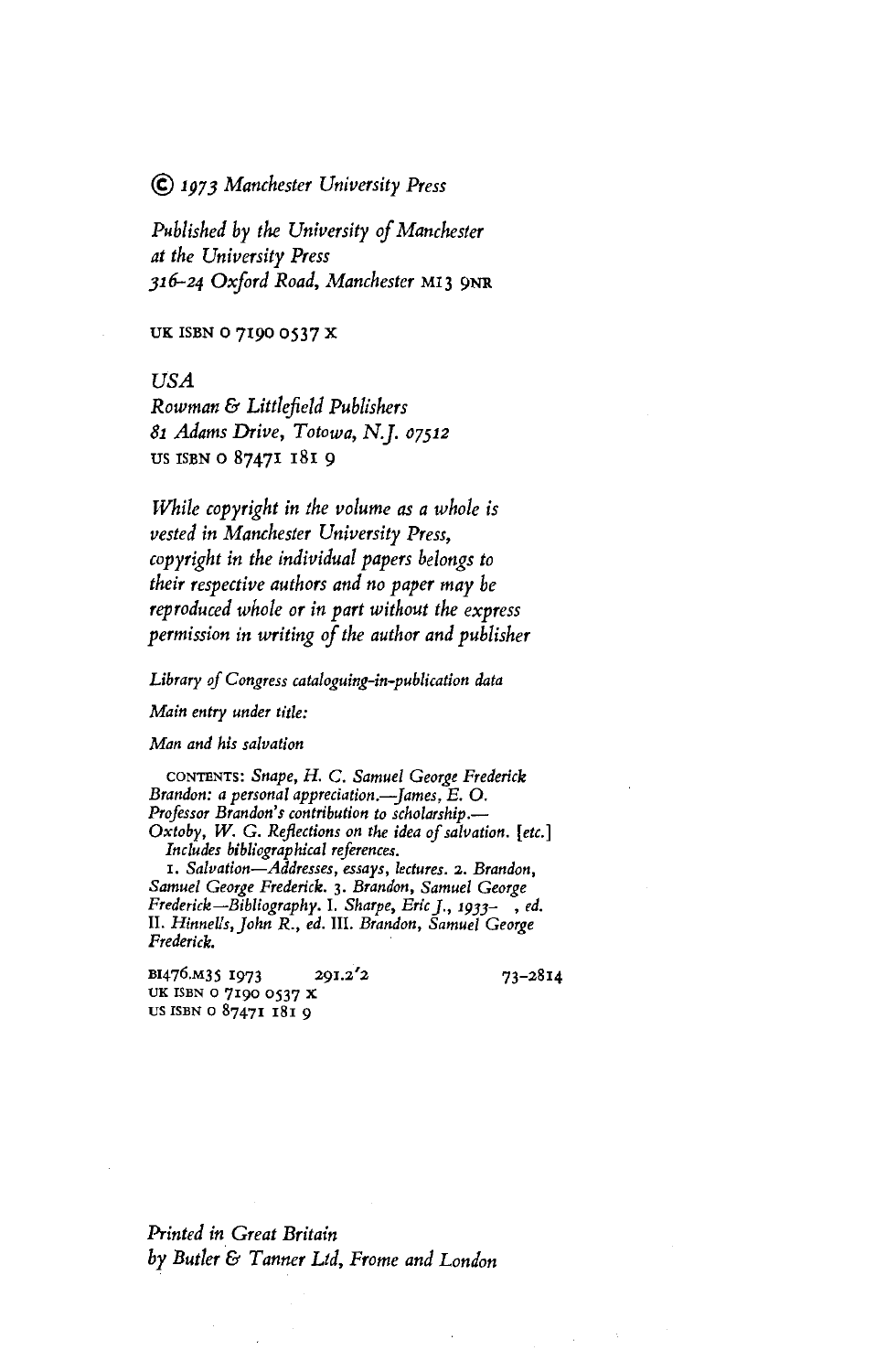## 7

## *F. F. Bruce*

## *Salvation history in the New Testament*

 $\mathbf{r}$ 

In one of his earliest works-Time and Mankind (1951)-Professor Brandon described the distinctive Hebrew conception of history as 'the revelation of divine providence'1 and discussed the part played **in** this conception by the motif of 'salvation history' *(Heilsgeschichte),* which (following Gerhard von Rad) he considered to have played a significant part in Israel's amphictyonic cultus, and then in the Yahwistic narrative, 'enshrining,' as he says, 'not only a brilliantly told story of the nation's **past,** but a veritable philosophy of history, in which is set forth in the clearest way the great doctrine which was ever after to dominate the Hebrew mind and to determine its peculiar destiny, namely, that of Israel's election by Yahweh to be his own people among the nations of the world.'2 The Yahwist thus 'gave to the recollection of the past a new status and value' in a way which 'marks the passing from the intuitive stage of thought to that of the explanatory', thus 'bringing into history the teleological motif, from the influence of which history has never since been able completely to emancipate itself'.<sup>3</sup>

In the Pentateuch the outstanding instance of the cultic recital of Yahweh's mighty acts is the direction in Deut. 26: 5ff. that the Israelite settler in Canaan, presenting the first fruits of his harvest at the sanctuary, should recount the story ofhis father, the 'wandering Aramaean', <sup>4</sup> **who** 

went down into Egypt and sojourned there, few in number; and there he became a nation, great, mighty and populous. And the Egyptians treated us

- I Brandon, *Time and Mankind* (1951), pp. *59.ff.;* cf. the chapter entitled 'History as the revelation of divine purpose' in his *History, Time and Deity*  (1965), pp. 106.ff. 2 *Time and Mankind,* p. 82. 3 *Ibid.,* pp. 83f.
- 4 Cf. von Rad, *Das formgeschichtliche Problem des Hexateuchs* (1938), pp. 3.ff., English translation in chapter I of *The Problem of the Hexateuch and Other Essays* (1966), pp. 1*ff.*, especially pp. 3*ff.*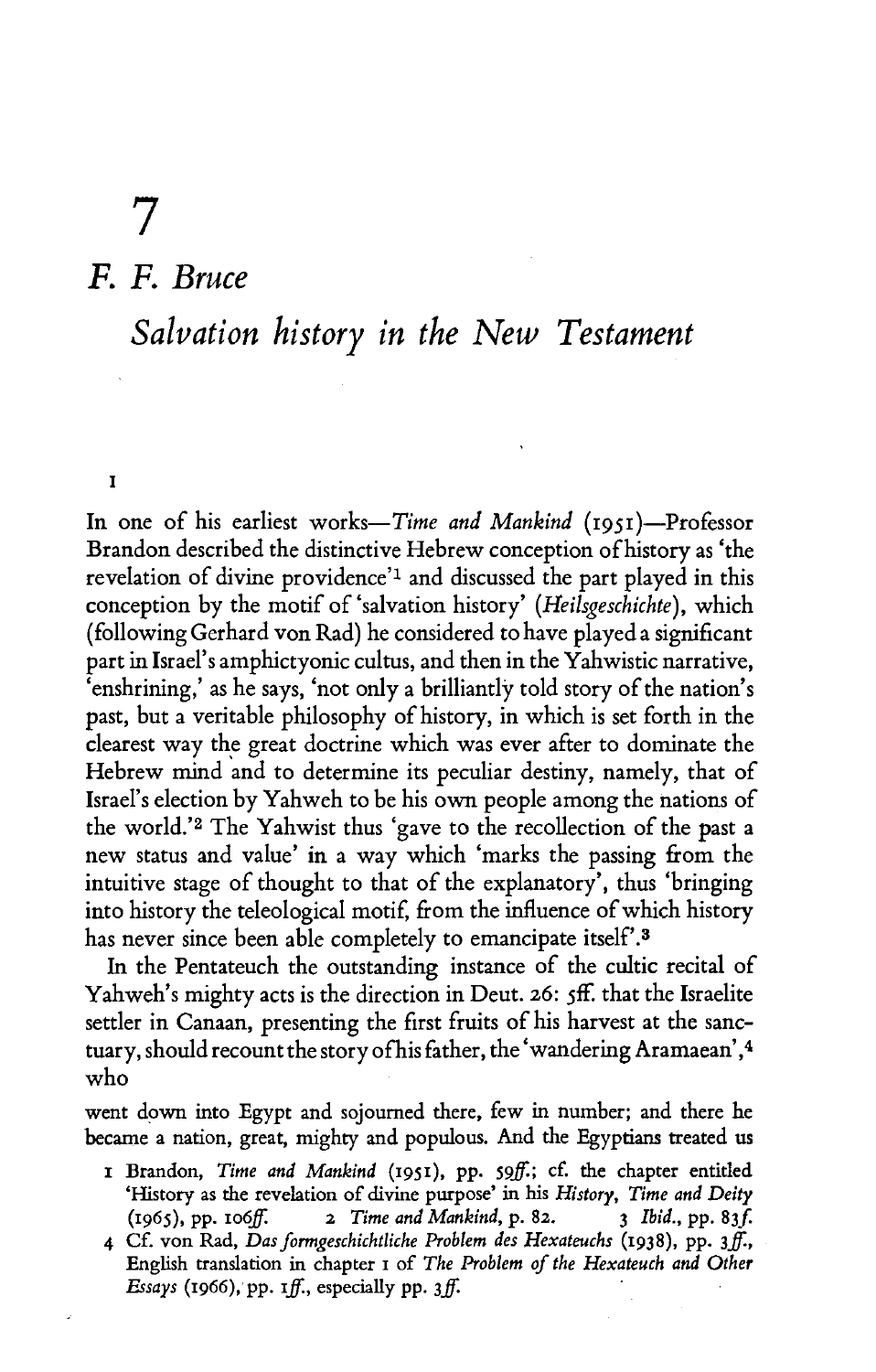harshly, and afflicted us, and laid upon us hard bondage. Then we cried to Yahweh, the God of our fathers, and Yahweh heard our voice, and saw our affliction, our toil and our oppression; and Yahweh brought us out of Egypt with a mighty hand and an outstretched arm, with great terrors and signs and wonders; and he brought us into this place and gave us this land, a land flowing with milk and honey ...

This outline recurs, in amplified form, in a number of psalms (cf. Pss. 78; 105; 106) and in Ezra's prayer of confession recorded in Neh. 9:6ff. In Ps. 78:67 the recital continues on past the settlement in Canaan to Yahweh's establishment of the Davidic dynasty on Zion:<sup>5</sup>

> He rejected the tent of Joseph, he did not choose the tribe of Ephraim; but he chose the tribe of Judah, Mount Zion, which he loves. He built his sanctuary like the high heavens, like the earth, which he has founded for ever. He chose David his servant, and took him from the sheep folds; from tending the ewes that had young he brought him to be the shepherd of Jacob his people, of Israel his inheritance. With upright heart he tended them, and guided them with skilful hand.

This form of the tradition of salvation history persists into the New Testament, where it appears succinctly in Luke's account of Paul's speech in the synagogue of Pisidian Antioch (Acts  $13:17\text{ff.}$ ):

The God of this people Israel chose our fathers and made the people great during their stay in the land of Egypt, and with uplifted arm he led them out of it. And for about forty years he bore with them in the wilderness. And when he had destroyed seven nations in the land of Canaan, he gave them their land as an inheritance, for about four hundred and fifty years. And after that he gave them judges until Samuel the prophet. Then they asked for a king, and he gave them Saul the son of Kish, a man of the tribe of Benjamin, for forty years. And when he had removed him, he raised up David to be their king, of whom he testified and said, 'I have found in David the son of Jesse a man after my heart, who will do all my will.' 6

- *5* This forms an exception to Professor von Rad' s generalisation that Yahweh' s guarantee of the continuance of David's dynasty, unlike his deliverance of Israel from Egypt, 'was never taken up into the series of these confessional statements' *(Old Testament Theology,* English translation, I [1962], p. 306).
- *6* A conflate quotation from Ps. 89: 20; l Sam. 13: 14; Isa. 44: 28.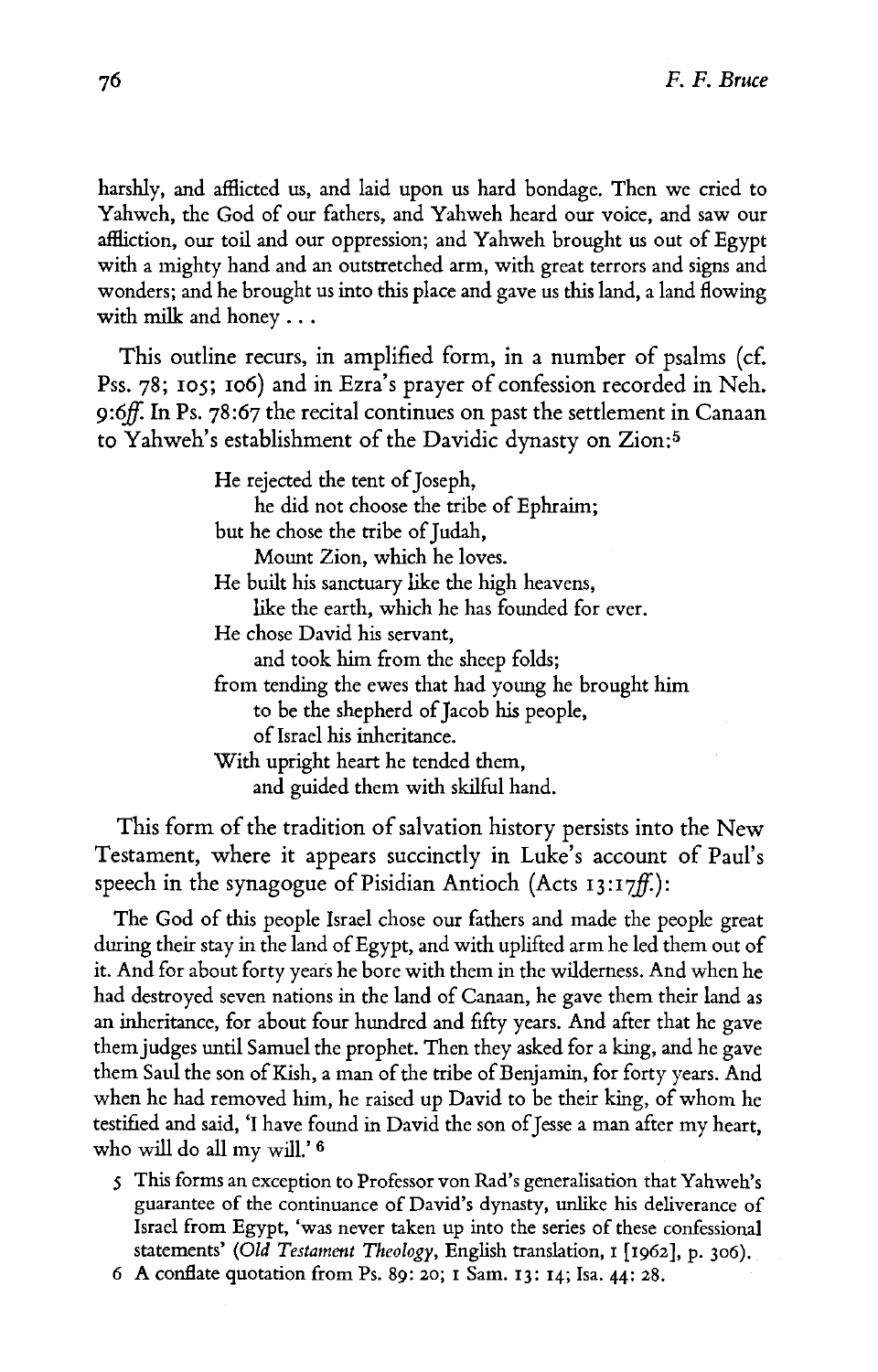But no longer do David's dynasty and Solomon's temple mark the climax of Yahweh's saving dealings with his people, as they did in Ps. 78; the mention of David now provides the cue for the superimposing of a Christian recital on that of ancient Israel. The promises made to David regarding the perpetuity of his house are now seen to be fulfilled in 'great David's greater Son', and from David we go straight to Christ:

> Of this man's posterity God has brought to Israel a Saviour, Jesus.

The story of Jesus, from John the Baptist's ministry to the resurrection appearances, is then summarised, and the relation of this new *kerygma*  to that of earlier days is made plain: 7.

We bring you the good news that what God promised to the fathers he has fulfilled to us and to our children by raising Jesus, as indeed is written in the second psalm,

> 'Thou art my Son, today I have begotten thee.'8

And as for the fact that he raised him from the dead, no more to return to corruption, he spoke in this way,

> 'I will give you the holy and sure blessings of David.'9

Therefore he says also in another psalm,

'Thou wilt not let thy Holy One see corruption.'10

For David, after he had served the counsel of God in his own generation, fell asleep, and was laid with his fathers, and saw corruption; but he whom God raised up saw no corruption.

That is to say, the divine promises made to David were fulfilled neither in his own experience nor in that of his immediate successors, but in his definitive descendant, Jesus.

II

That such a presentation of salvation history is found in Luke's writings is all of a piece with his general perspective; of all the New Testament

- 7 On the relation of this New Testament *kerygma* to that of the Old Testament, cf. Wright, *God who acts* (1952), pp. 70, 81.
- 8 Quoted from Ps. 2: 7.
- 

*9* Quoted from Isa. 55: 3. 10 Quoted from Ps. 16: 10.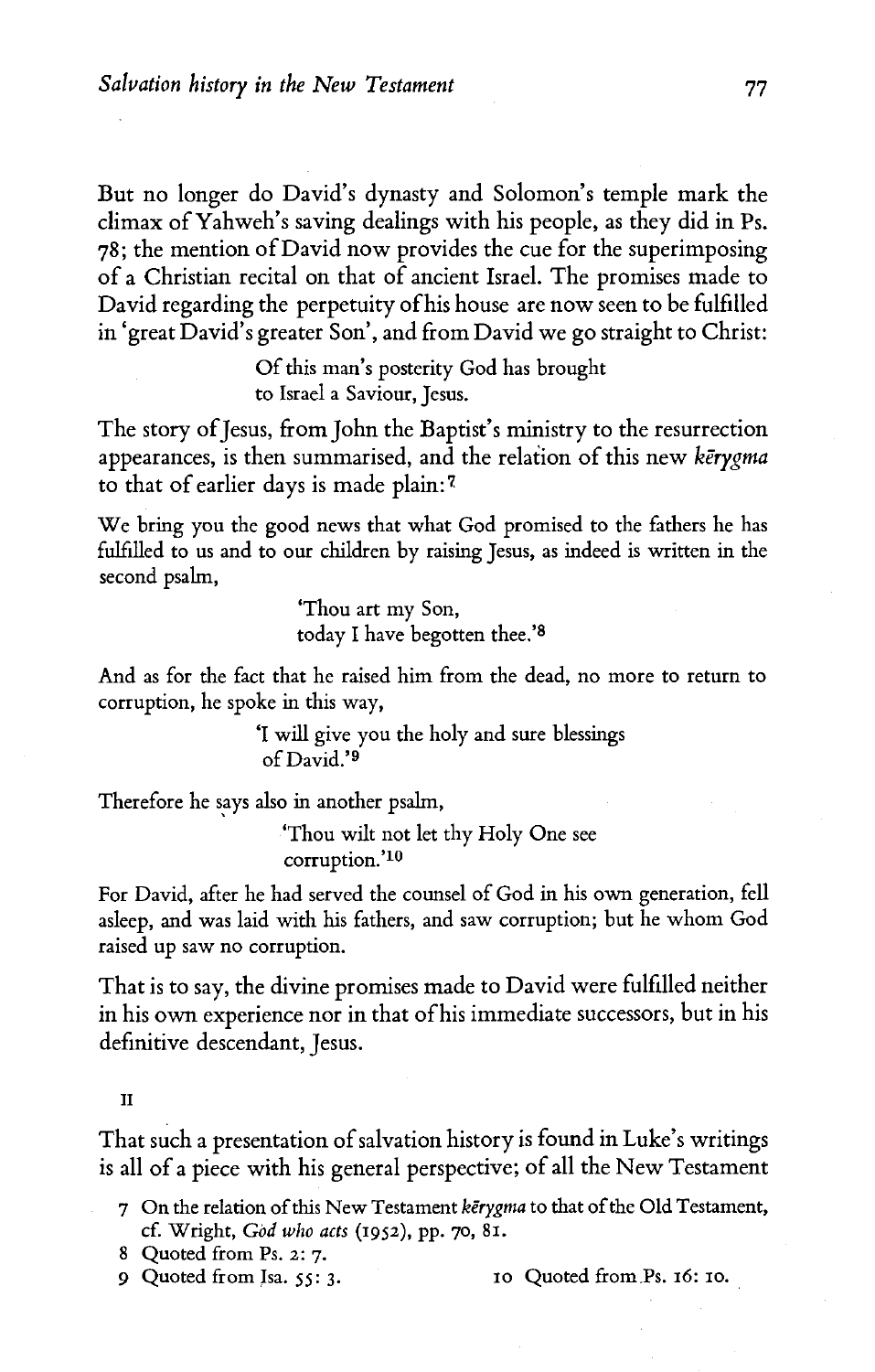writers he has been called *par excellence* the 'theologian of redemptive history'.<sup>11</sup> According to one distinguished school of thought, that of Rudolf Bultmann and his disciples, this is a feature of the change of outlook occasioned by the delay of the *parousia* (a much overworked factor in the development of early Christian thought, in my judgment), an aspect of the 'incipient catholicism' *(Fruhkatholizismus)l*2 which the work of Luke is held to share with other later New Testament documents (outstandingly the letter to the Ephesians).13 No exposition of this theme has been more influential in recent years than Hans Conzelmann's The Theology of Saint Luke,<sup>14</sup> in which it is argued that Luke replaced the primitive perspective, in which the Christ event is itself the *eschaton,* by a new schema in which the Christ event marks the midpoint of time, preceded by 'the time of Israel' and followed by 'the time of the Church'.

The evidence that Luke breaks with the perspective (say) of Mark in envisaging a post-Easter period of rather lengthy duration is not unambiguous. In Mark's eschatological discourse it is stated that 'the gospel must first be preached to all the nations' (13: 10) before the end *(telos)* comes, and if, in Luke's version of that discourse, Jerusalem is to be 'trodden down by the Gentiles, until the times of the Gentiles are fulfilled' (Luke 21: 24), the period appointed for Gentile domination need not be greatly prolonged. This statement, though not paralleled in the Markan discourse, is not Luke's invention; it is a commonplace of prophetic expectation, with a counterpart in the Johannine Apocalypse, where the outer court of the temple, unlike the sanctuary itself, 'is given over to the Gentiles, and they will trample over the holy city

- 11 Cf. Lohse, 'Lukas als Theologe der Heilsgeschichte', *Evangelische Theologie*  XIV (1954-5), pp. 254.ff.; Flender, *St Luke: Theologian of Redemptive History,*  (1967).
- 12 Cf. Bultmann, 'Heilsgeschichte und Geschichte', *Theologische Literatur*zeitung LXXIII (1948), pp. 659ff. (a critique of Cullmann, *Christus und die Zeit* [1946], translated as *Christ and Time* [1951]), English translation in *Existence*  and Faith (1964), pp. 268ff.; Vielhauer, 'Zum "Paulinismus" der Apostelgeschichte', *Evangelische Theologie* x (1950-1), pp. 1.ff., English translation in Studies in Luke-Acts, ed. Keck and Martyn (1966), pp. 33ff. C. K. Barrett sums up the situation more accurately when he says that Luke 'may present us with some of the raw material of "primitive Catholicism", but hardly with the thing itself' *(The Signs of an Apostle* [1970), pp. *53f).*
- 13 C£ Kasemann, 'Ephesians and Acts', in *Studies* **in** *Luke-Acts,* pp. 288.ff.
- 14 English translation (1961) of *Die Mitte der Zeit* (1954); the German title indicates the thesis of the book much more precisely than does the English title.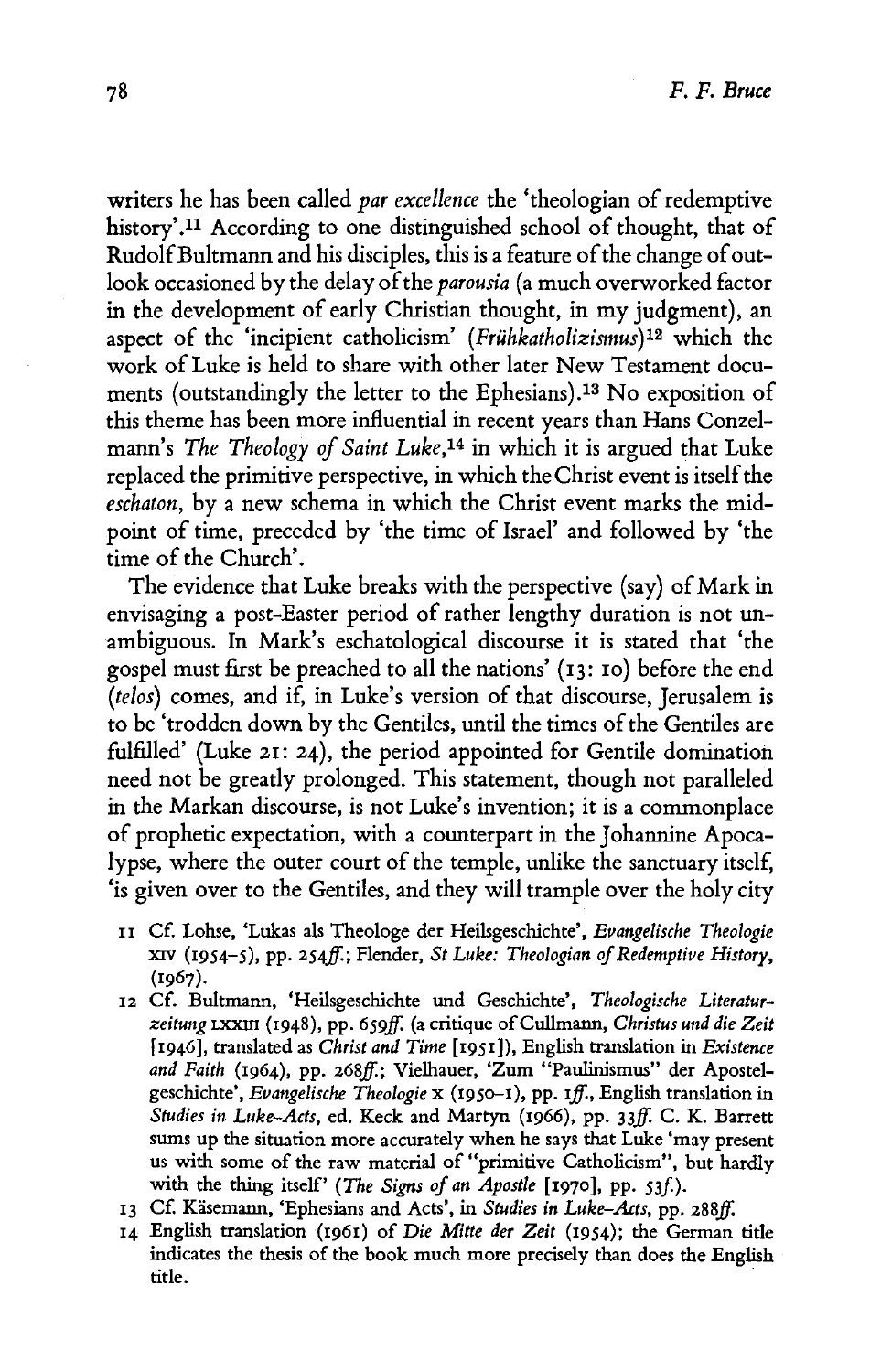for forty-two months' (Rev. II: 2). This passage probably belonged to an independent 'little apocalypse' (the 'little scroll' of Rev. 10: 8-10 which the seer was commanded to eat) which has left traces also in Josephus;15 in incorporating it into his own apocalypse John placed a new interpretation on it. Luke need not have limited the 'times of the Gentiles' to three and a half years, but he did not think of them as extended indefinitely. On the contrary, those who saw the fall and military occupation of Jerusalem were to take knowledge that the redemption of the saints and the manifestation of the kingdom of God were at hand (Luke 21: 28, 31).

### m

Unfortunately the discussion of the presence or absence of a salvationhistory pattern in New Testament document writings has not always been carried on dispassionately. Some members of the Bultmann school, for example, have treated its presence as a deviation from the primitive gospel as well as a symptom of 'incipient catholicism', and have expressed disapproval of it as an attempt to find an adventitious security<sup>16</sup> in place of that challenge to enter authentic existence which is, in their estimation, the heart of the gospel.<sup>17</sup> Much of their criticism is directed against the idea that history *per se* constitutes salvation, **an**  idea which, in its secularised form of Nazi ideology, they had to resist **a** generation ago. 18 But 'salvation *in* history' is not open to the objections which can be levelled against 'salvation *as* history'.19 However, the exegete's first question, with regard to this or any other pattern, is not 'Is it right or is it wrong?' but 'Is it there or is it not?'

That it is there in Luke ('wrong' though it may be) is agreed; any

- 15 In Josephus' moralising reflections on the assassination of the former high priests Ananus II and Jesus son of Gamala *(BJ IV: 314-25)*; cf. Bruce, 'Josephus and Daniel', *Annual of the Swedish Theological Institute* IV (1965), pp. 154f
- 16 Cf. such an independent disciple of Bultmann as Käsemann: 'To put it bluntly: with salvation history one is always on the safe side' *(Perspectives on Paul,* English translation [1971], p. 62).
- 17 For an extreme expression of this attitude cf. the title of an essay by Fuchs: 'Christus, das Ende der Geschichte', *Evangelische Theologie* vm (1948-9), pp.  $447ff$ .
- **18** Cf. Kasemann, *Perspectives on Paul,* pp. *52,* 64.
- 19 Contrast the German title ofCullmann's *Heil als Geschichte* (1965) with that of the English translation, *Salvation in History* (1969); the change was the author's own decision. The thesis of this magisterial treatment of the subject is certainly ,not that history *per se* constitutes salvation or revelation.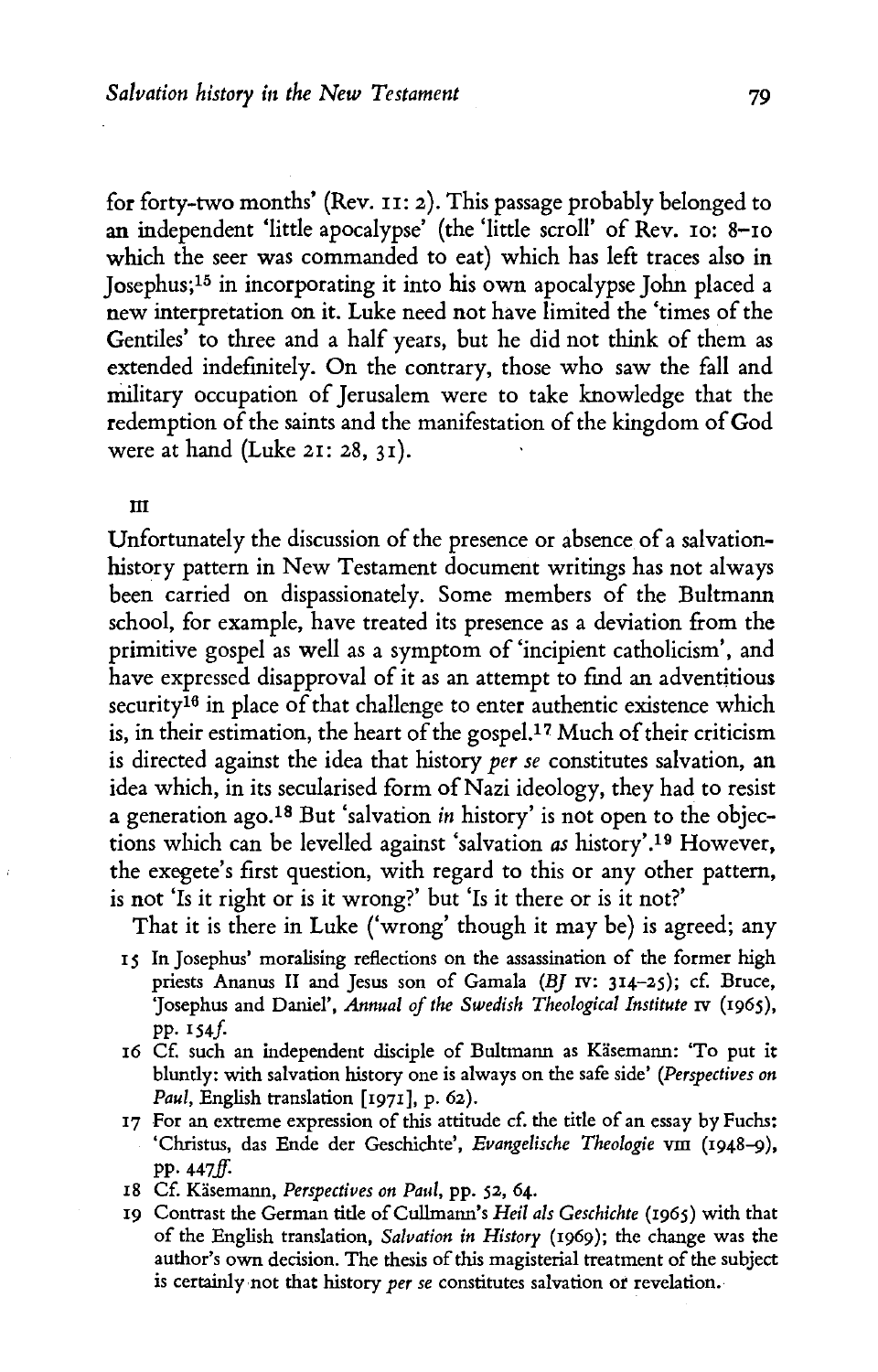suggestion that it is there in Paul—that is to say, in the genuine Pauline writings-tends to be resisted or minimised.<sup>20</sup> Good Lutherans as they are, they regard Paul's proclamation as the purest expression of the Christian gospel; but they are prone to recast Paul in an existential image which other students of his writings, approaching them with different presuppositions, do not always recognise as the real Paul.

In this there may be an inadvertent parallel between them and Marcion in the second century. Marcion had no time for salvation history; the gospel as he understood it, and as (in his eyes) Paul preached it, was a new beginning, devoid of all *praeparatio evangelica,* which was first heard on earth when, in the fifteenth year of Tiberius, Jesus 'came down [from heaven] to Capemaum, a city of Galilee', to reveal the unknown Father. He made Luke's record the basis of his *Euangelion,*  indeed, but iettisoned the element of salvation history by beginning with the chronological note in Luke 3: 1, going straight on from there to the narrative of 4:  $31\text{ ff}$ , and omitting Acts from his canon.<sup>21</sup>

Hans Conzelmann, for his part-on quite un-Marcionite principles so far as concerns the Gospel of Luke, in which he finds salvation history expounded-treats Luke 3: 1-20 as the prologue to the Gospel and leaves the first two chapters as a whole out of the picture in expounding Luke's theology. 22 This may seem a little strange, in view of the place which these two chapters give to the history of salvationsalvation, too, in most comprehensive terms, embracing (as in the song ofZechariah) 'salvation from our enemies and from the hand of all who hate us' (in good Maccabaean tradition)<sup>23</sup> as well as the 'knowledge of

- 20 Kasemann freely recognises its presence in Paul: 'I would say that it is impossible to understand the bible in general or Paul in particular without the perspective of salvation history' *(Perspectives on Paul,* p. 63, in an essay on 'Justification and salvation history in the Epistle to the Romans'). But he insists that 'salvation history must not take precedence over justification. It is its sphere. But justification remains the centre, the beginning and the end of salvation history' (p. 76). 21 Tertullian, *Adv. Marcionem* rv: 7.
- 22 He points out that the opening sentence of Acts 'seems to fix the limits of the first book in such a way that the story of his (Jesus'] birth and childhood is not included' and relates the 'began' of Acts  $r: r$  to that of Luke  $3: 23$ *(The Theology of Saint Luke,* p. 16). It is possible that the 'first book' of Acts 1: I was Proto-Luke (cf. Williams, 'The date of Luke-Acts', *Expository Times* LXIV [1952-3], pp. 283{.; *The Acts of the Apostles* [1957], pp. *12f);*  but Professor Conzelmann's examination of the third Gospel is not limited to Proto-Luke.
- 23 Cf. Winter, 'Magnificat and Benedictus-Maccabaean psalms?' *Bulletin of*  the John Rylands Library XXXVII (1954-5), pp. 328ff.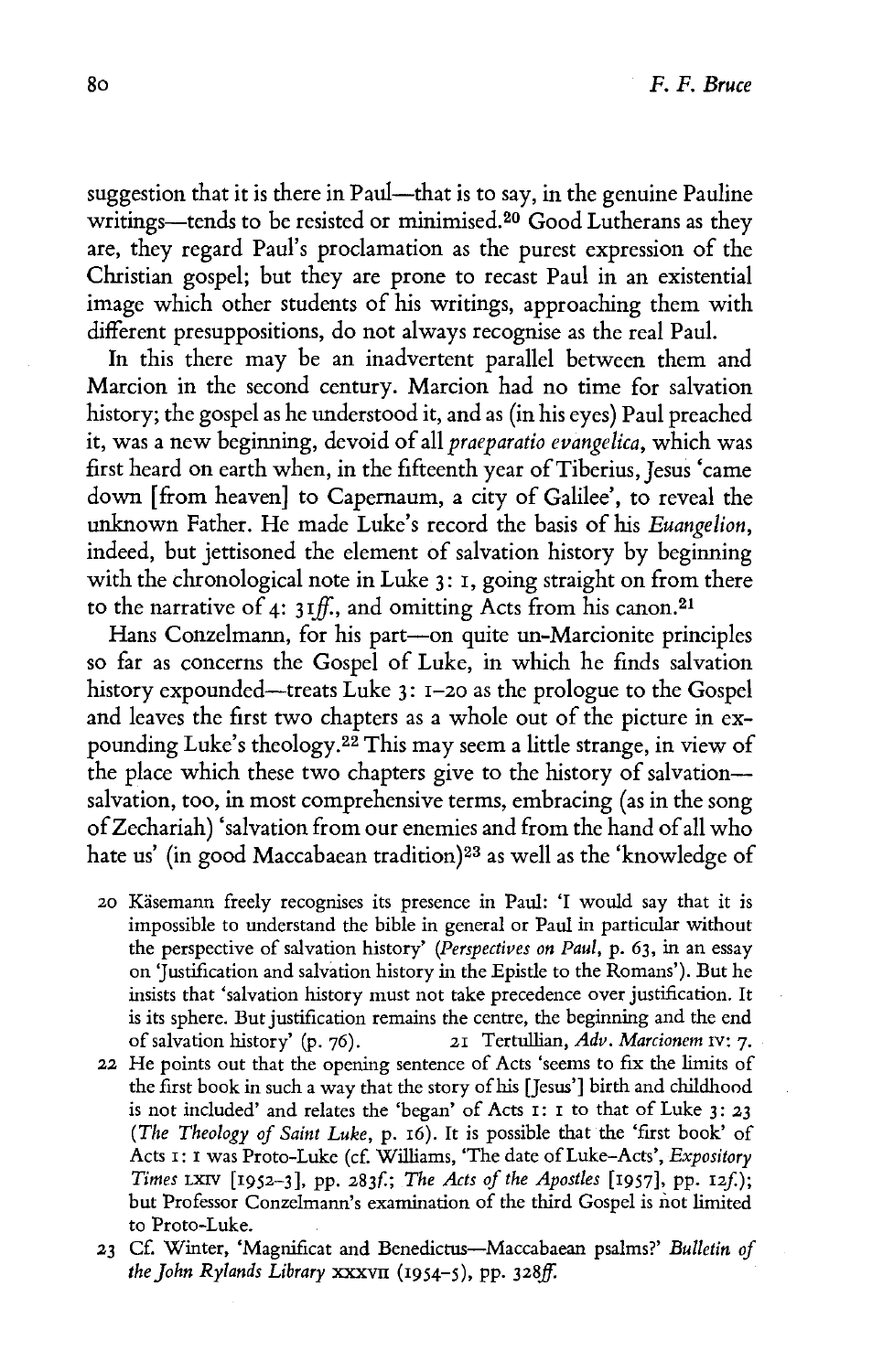salvation in the forgiveness of sins' (Luke 1: 71, 77). Again, the song of Simeon practically supplies Luke's history with a title in the words 'Mine eyes have seen thy salvation'<sup>24</sup>-salvation, once more, in comprehensive terms, including 'a light for revelation to the Gentiles' as well as 'for glory to thy people Israel' (Luke 2: 30-2).

Outside the sphere of influence of the Bultmann school, the place of salvation history in Paul's thinking has been recognised by scholars of widely divergent viewpoints. We may think, on the one hand, of the late Johannes Munck's major work, *Paulus und die Heilsgeschichte*  (1954),25 and, on the other, of Professor Brandon's account of Paul's peculiar contribution to the Christian idea of history as 'a two-phased plan in a divine teleology'. 26 How far Professor Brandon's outlook differed from Professor Munck's is evident from his full-scale review of the English translation of *Paulus und die Heilsgeschichte;27* yet it was plain to both that Paul thought in terms of salvation history.

The Paul of Acts clearly thinks in such terms-not only in his synagogue speech at Pisidian Antioch, but also in his address to the Athenian Areopagus. This address, as Professor Conzelmann points out, 'takes world history as one of its themes', embracing 'the ideas of the Creation (the past), of God's dominion over the world (the present) and of the Judgement (the future)' . 28 The claim that the fact of Jesus marks the end of the time of ignorance and the irrevocable declaration of God's will, with the accompanying summons to repentance, is underlined by the framework of universal history in which it is set. It should be emphasised, indeed, that the interval preceding the future judgment is no long one: the summons to repentance is enforced by the certainty of the coming judgment day. A judgment in the indefinite future is a less pressing sanction than one which is fixed and imminent. But, for those who cannot see salvation history as a prominent motif in Paul's thought, the presence of this framework would in itself, apart

- 24 So, at the end of Luke's narrative, the gospel is summed up as 'this salvation' (Acts 28: 28; cf. 13: 26).
- *25* English translation, *Paul and the Salvation of Mankind* (1959 ). A preliminary study of Rom. 9-11, which formed part of the basis for this work, was published later as *Christus und Israel* (1956); *Christ and Israel* (1967).
- 26 Brandon, *History*, *Time and Deity*, pp. 148ff. (On pp. 148f. he makes some noteworthy observations on the senses in which Christianity may be called a 'historical religion'.)
- 27 Brandon, 'The perennial problem of Paul', *Hibbert Journal* LVIII (1960), pp. 378ff.
- 28 *The Theology of Saint Luke,* p. 168.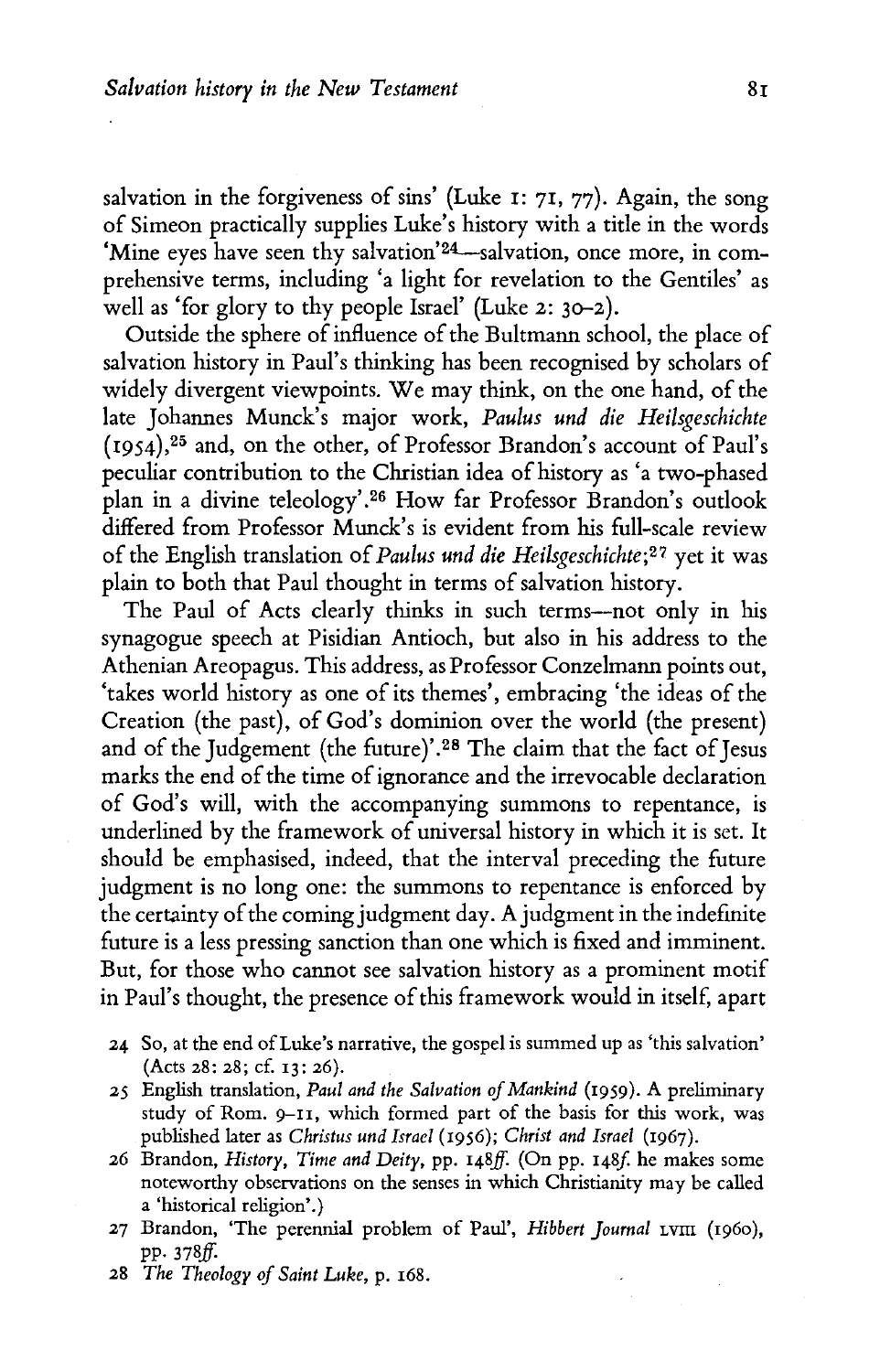from any other consideration, be a sufficient argument that the Areopagus address is thoroughly Lukan and essentially non-Pauline.29

**IV** 

But does the Paul of the epistles reveal a salvation-history pattern of thought? He does, in his earlier and later epistles alike, although his understanding of it is controlled by the centrality of justification by faith in his thought.30 In writing to the Galatians, for example, he insists that it was in 'the fulness of time' that 'God sent his Son, born of woman, born under the law, to redeem those who were under the law, so that we might receive adoption as sons' (Gal. 4: 4f). The 'fulness of time' means that the age of law had run its course, and was now about to be superseded by the age of the Spirit, inaugurated by the accomplishment of Christ's redemptive work. The age of law was the apronstring stage of the people of God, when they had to be subjected to rules and regulations; now they had come of age and were to exercise responsible freedom as God's free-born and fully grown sons: 'because you are sons, God has sent the Spirit of his Son into our hearts ... so through God you are no longer a slave but a son' (Gal. 4: 6). As Paul viewed the course of sacred history, the age of law was a parenthesis in the record of God's dealings with his people $31$ —a necessary parenthesis in the *praeparatio evangelica,* but one which broke into, although it did not suspend, the operation of God's saving grace.32 For, centuries before the law was given, that saving grace was enshrined in the divine promise to Abraham and his offspring: 'In you shall all the nations be blessed.'33 In making this promise, which (according to Paul) was to find its definitive fulfilment in Christ, himself descended from Abraham,

- 29 Cf. Haenchen, *The Acts of the Apostles,* English translation (1971), pp. 515.ff. For a different point of view cf. Gartner, *The Areopagus Speech and Natural Revelation* (1955).
- 30 Cf. Käsemann, *Perspectives on Paul*, pp. 70ff., where, in reference to the view that justification by faith is a polemical expedient and therefore a subsidiary factor in Paul's theology, he remarks that 'it is not without irony that it is left to radical historical criticism, as represented by the Bultmann school, to defend the Reformed heritage'.
- 31 C£ Gal. 3: 19; Rom. *5: 2of*
- 32 The gospel line, in Paul's view, runs on from Abraham to Christ, and even after the giving of the law 'David pronowices a blessing upon the man to whom God reckons righteousness apart from works' (Rom. 4: 6-8, quoting Ps.  $32:$  If.).

<sup>33</sup> Gen. 12: 3, LXX (cf. Gen. 18: 18; 22: 18), quoted in Gal. 3: 8, 16.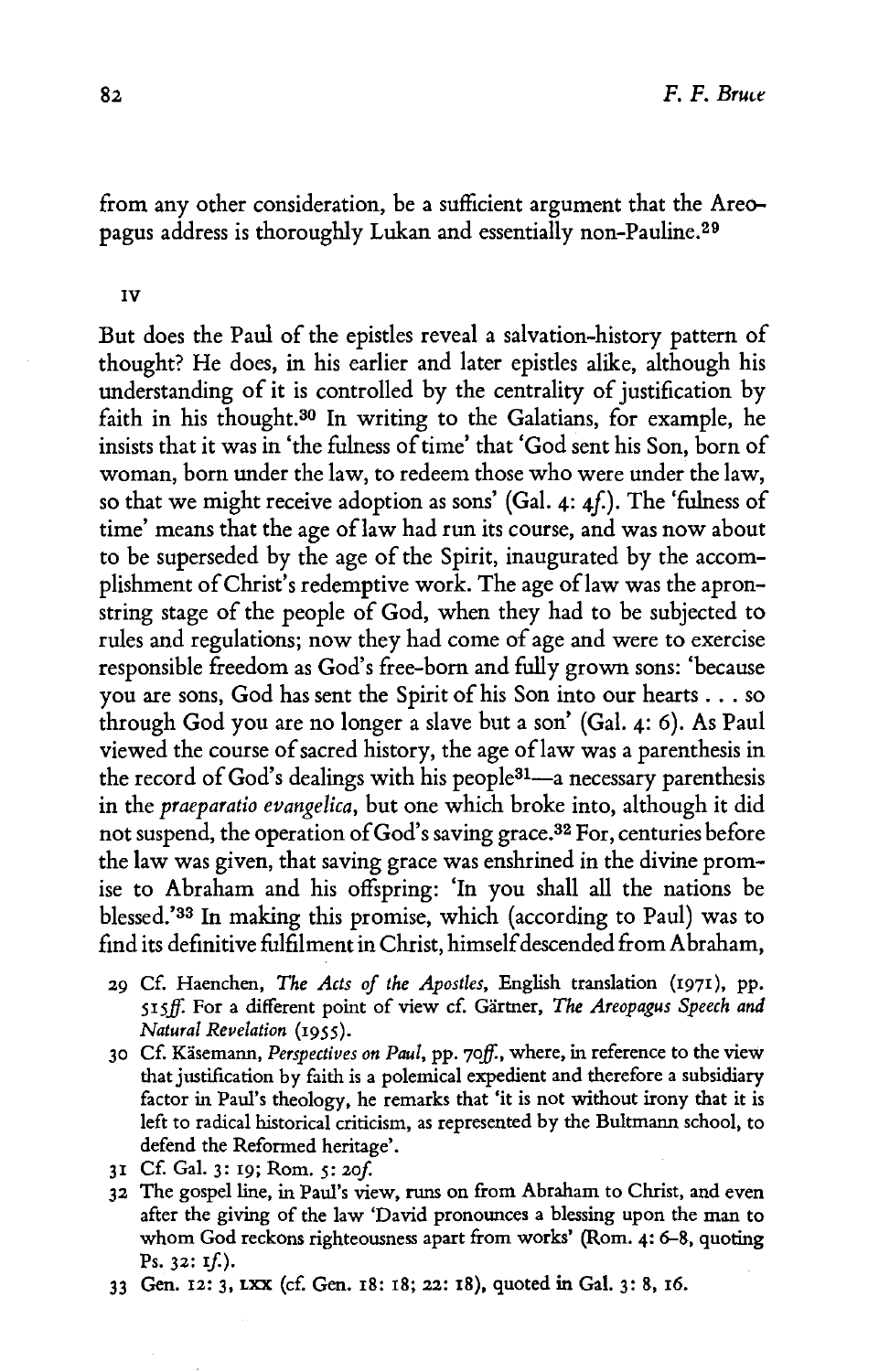God 'preached the gospel beforehand to Abraham' (Gal. 3: 8), and **in**  making the response of faith to that promise Abraham became the prototype of all who thereafter, hearing the gospel, were to believe God and have that fact reckoned to them for righteousness. In Christ the patriarchal promise is realised, and in Christ believers receive the inheritance of which the promise spoke, and of which the present impartation of the Spirit is the initial pledge.3<sup>4</sup>

Paul had probably been brought up to believe that the age in which he lived ('this age') would be separated from the resurrection age ('that age') by the 'days of the Messiah', and that in the days of the Messiah the law, as known in 'this age', would be abrogated. When he became a Christian this schema was not essentially altered, except for his assurance that, since Jesus was the Messiah, the 'days of the Messiah' had begun. The messianic throne, however, was set up not on earth but at the right hand of God, where the risen Lord would continue to reign until God had subdued all his enemies for him (1 Cor. 15: 24-8). The completion of the messianic reign would mark the inception of the resurrection age. For the people of Christ on earth the 'days of the Messiah' coincided with the 'age of the Spirit', who enabled them to maintain union with their exalted Lord, to experience in anticipation the heritage of glory into which they would enter fully at the resurrection, and to enjoy, as the free-born and adult sons of God, an inward liberty such as was unknown under the law. Paul's denunciation of those who tried to impose the law on his converts was due not only to his indignation at an attempt to deprive them of this liberty but also to the implication that, if the age of law was still in force, the days of the Messiah had not yet begun. If so, Jesus was not the Messiah-hence the vehemence of his anathema on those whose preaching led logically to that conclusion.<sup>35</sup>

The allegorical exposition in Gal. 4:  $2 \text{ if } f$ . of the dispute between Sarah and Hagar over their respective sons (Isaac and Ishmael) is scarcely an instance of the salvation-history pattern as we find it in the treatment of Abraham's faith in the preceding chapter. True, Paul probably saw significance in the fact that the dispute broke out in Abraham's family, so that Isaac represented Abraham's spiritual

<sup>34</sup> Gal. 4: 6; 5: 18; Rom. 8: 10ff., 14ff., 23; 2 Cor. 1: 22; 5: 5.

<sup>35</sup> Gal. 1: *Bf* Cf. Schweitzer, *The Mysticism of Paul the Apostle,* English translation (1931), p. 186; Baeck, 'The faith of Paul', *Journal of Jewish Studies* m (1952), pp. *93.ff.;* Schoeps, *Paul,* English translation (1961), pp. 168.ff.; Davies, *The Setting of the Sermon on the Mount* (1964), pp. 180ff., 446ff.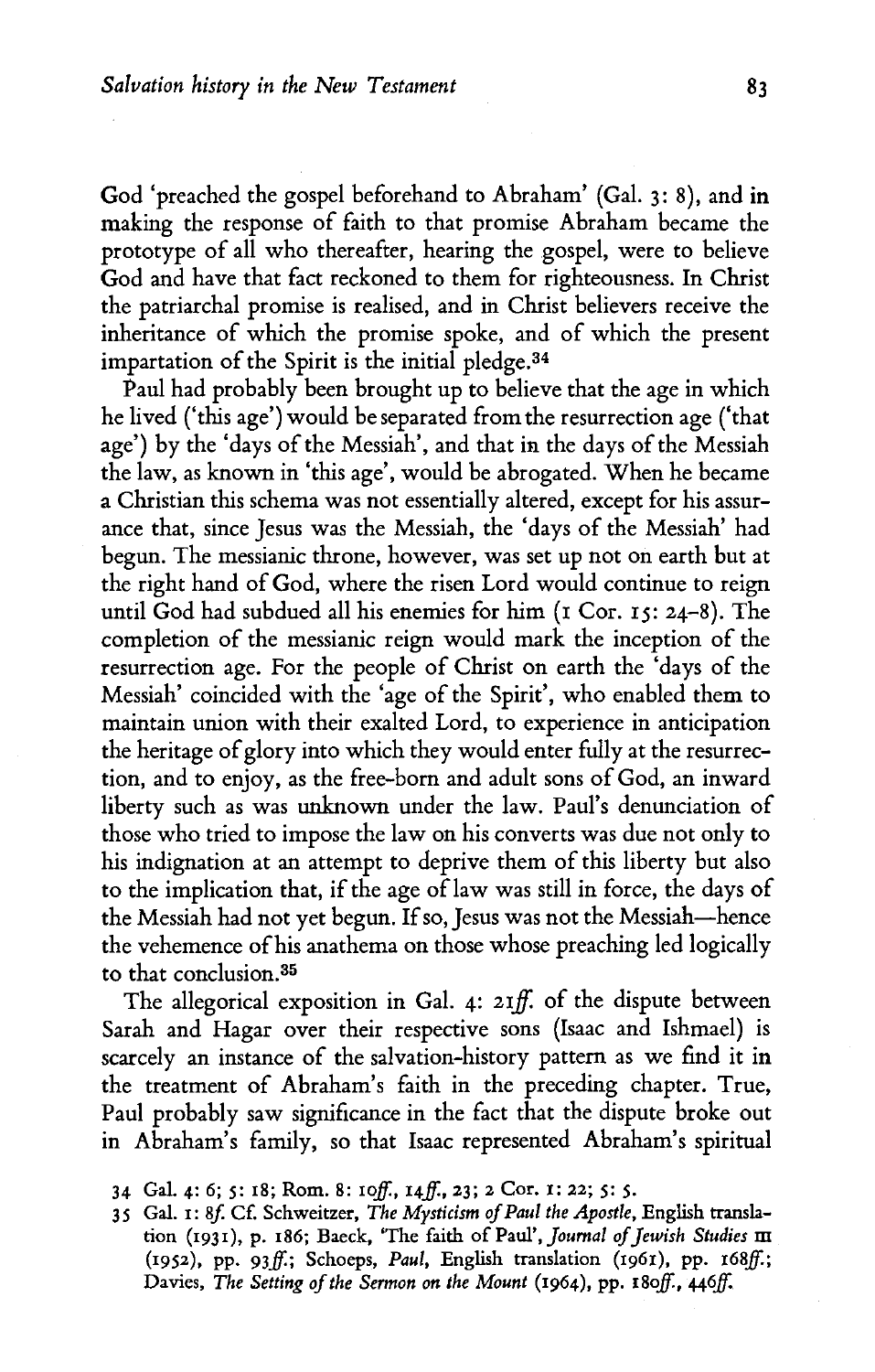offspring, sharers by faith of the promise, while Ishmael represented his biological descendants, still held in legal bondage. But this allegorisation has very little to do with historical exegesis.

On the other hand, the 'typological' treatment of the exodus and wilderness narratives in I Cor. 10: I-II, which is closely linked with the presentation of Christ as 'our passover' in I Cor. 5: *7f,* does exhibit the features of salvation history. The parallel drawn there between the early experiences of Israel and the New Testament phase of the existence of the people of God belongs to the tracing of a recurrent pattern of divine action and human response which was well established in primitive Christianity and appears independently in a number of New Testament writings.<sup>36</sup>

But nowhere does Paul expound salvation history more fully than in his classic exposition of the gospel as he understood and proclaimed itthe Letter to the Romans. The first sentence of the letter includes the statements  $(1)$  that 'the gospel of God', to the ministry of which Paul was set apart, was 'promised beforehand through his prophets in the holy scriptures' and (2) that Jesus 'was descended from David according to the flesh', while admittedly, and more important, he was 'designated Son of God in power according to the Spirit of holiness by his resurrection from the dead' (Rom. 1: 1-4).

Not once but in several ways this letter presents God's salvation in a historical setting. The outline in Rom. 1: 18ff. of the progressive unveiling of divine retribution against the sin of men-whether of gentiles without the special revelation of the law, or of Jews whose knowledge of that revelation renders them the more culpable-forms the background to the unfolding of divine grace in the gospel.

The portrayal of Abraham as the prototype of the man of faith and ancestor of the family of faith, which was sketched briefly in Gal.  $3:6ff$ . is elaborated in Rom. 4:  $t-25$ .<sup>37</sup> The holy land which was promised to Abraham and his descendants is now expanded to comprise the whole world, which through the gospel is to accept the kingship of Christ. But the central blessing of the promise made to Abrahamjustification by faith-is not postponed to the time of ultimate fulfil-

V

<sup>36</sup> Cf. Heh. 3: *7.ff.;* Jude *5.* 

<sup>37</sup> Kasemann, 'The faith of Abraham in Romans 4', in *Perspectives on Paul,*  pp. *79.ff.*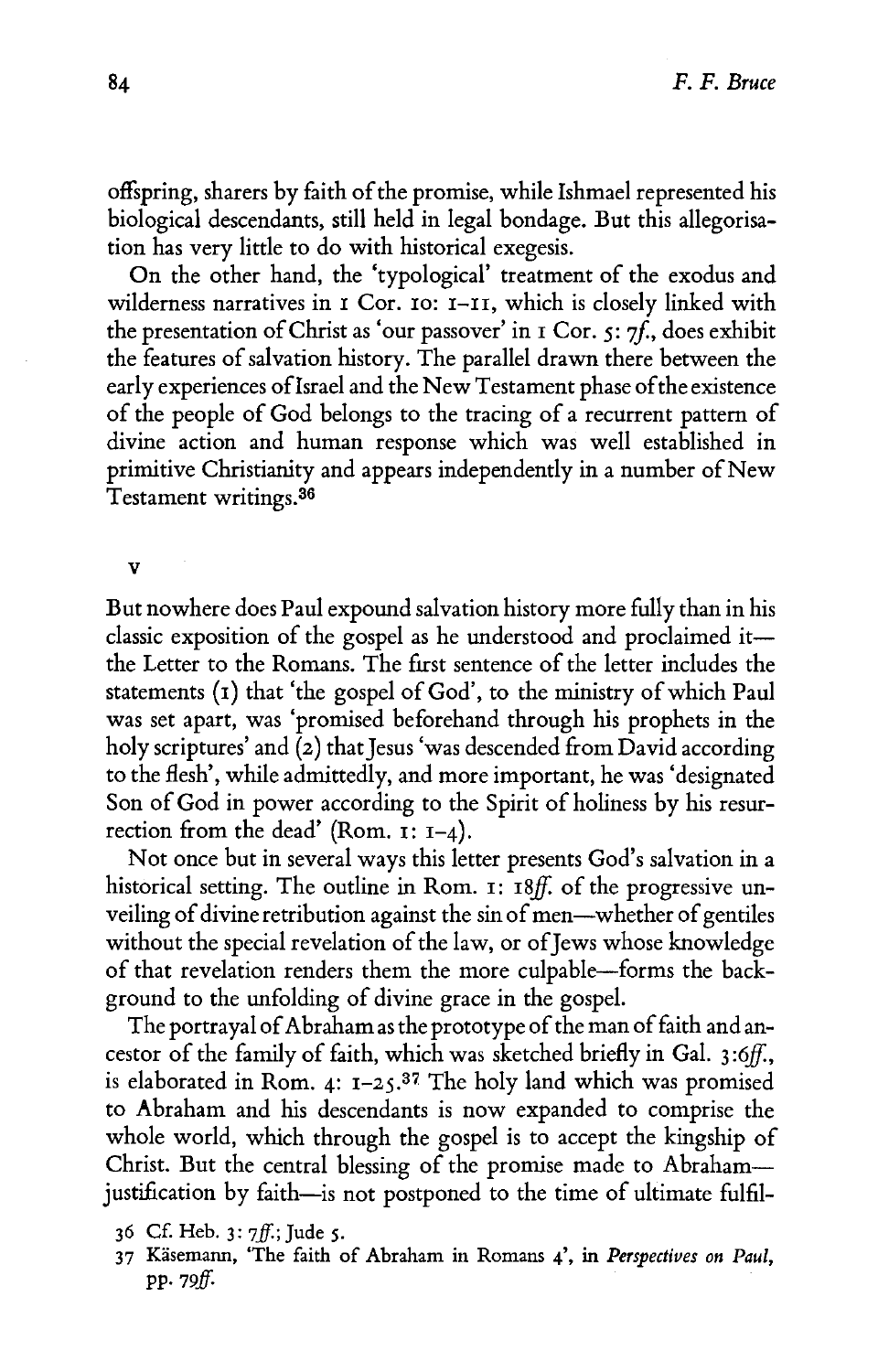ment: Abraham received it on the spot when he 'believed God, and it was counted to him for righteousness';38 and the same blessing is enjoyed on the spot by those in any generation who similarly take God at his word.

When this is borne in mind, the defects which have been pointed out in a purely salvation-history approach to Paul are avoided. The challenge to decision can come, and the response of faith can be made, at any point along the line. Yet the Christ event has made a difference to the pointing of the challenge and the eliciting of the faith: the 'now' of 2 Cor. 6: 2 *('now* is the acceptable time ... *now* is the day of salvation') is the 'now' of Acts 17: *3of* ('God *now* commands all men everywhere to repent, because he has fixed a day on which he will judge the world in righteousness by a man whom he has appointed, and of this he has given assurance to all men by raising him from the dead').39

Another combination of salvation history with the existential challenge is presented in the Adam-Christ analogy of Rom. 5: 12-21. Adam is the solidarity of unregenerate mankind, a solidarity of sin and death, destined to be broken up and superseded by the regenerate solidarity of righteousness and life in Christ. But for Paul, Adam, representative man though he is, is as much a historical figure as Christ, the representative of the new humanity. He traces the time sequence from Adam to Moses, during which sin was present in latent form, as was shown by the prevalence of death, even in the absence of explicit law; from Moses to Christ, during which latent sin was brought into the light and caused to proliferate under the action of explicit law;40 followed by the new age inaugurated by Christ, into which his followers have entered and in which grace reigns through righteousness to eternal life. But Adam and Christ, the two poles of this course of history, are nevertheless present realities, and the gospel confronts the man in Adam with the call to enter into authentic life as a man in Christ. The salvation history is presented in terms not of evolution from Adam to Christ but of antithesis between Adam and Christ; and also, though not in the same way, the relation between Moses and Christ is one of antithesis, not evolution.

- 38 Rom. 4: 3, quoting Gen. 15: 6.
- 39 Conzelmann *(The Theology of Saint Luke,* pp. *205!)* presses a distinction which I fail to see between the emphasis of Acts 17: 30f. and that of Paul's doctrine of resurrection and judgment.
- **40** This regime oflaw is represented as parenthetic *(nomos de pareiselthen,* Rom. 5: 20), as in Gal. 3: 19.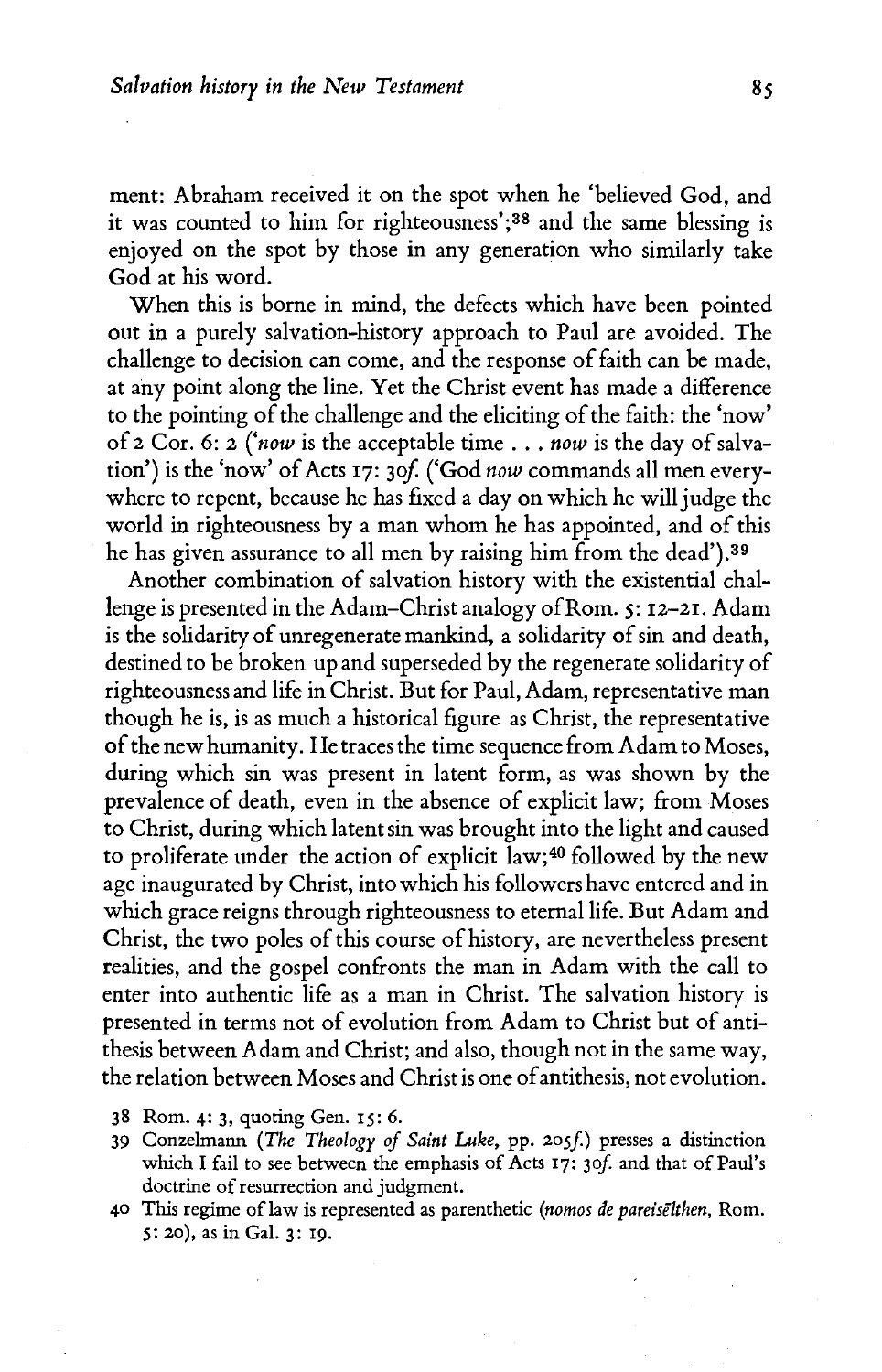One of the most valuable contributions made by Professor Munck to this subject relates to Paul's understanding of his own role in the accomplishment of salvation history.41 He knew himself called, from the hour of his conversion, to be Christ's apostle to the gentiles; indeed, in the light of that experience he knew himself to have been set apart even before his birth to fulfil that ministry.42 In his letters and in the record of Acts his call is recorded in terms reminiscent of the call of Hebrew prophets: as Jeremiah was divinely consecrated and appointed, before he was born, to be 'a prophet to the nations' (Jer. 1: 5), as the Isaianic Servant was given to be 'a light to the nations', that Yahweh'ssalvation might reach 'to the end of the earth' (Isa. 49: 6), so Paul's commission was 'to proclaim the word fully, that all the gentiles might hear it'  $(2$  Tim. 4: 17).<sup>43</sup>

The call of Israel was to make known the saving message of their God to the other nations, and the original apostles and other leaders of the Jerusalem Church regarded themselves as the believing remnant of Israel whose mission was first to bring their fellow Israelites to the acknowledgment of Jesus as the Messiah, so that through their witness the surrounding nations might in turn be brought into allegiance to the Son of David. Something of this outlook appears in the exegesis of Amos's oracle about the re-erection of David's fallen booth ascribed by Luke to James the Just at the Council of Jerusalem.44 Paul deviated from this understanding of the redemptive plan in one particular which, while it was chronological, was nevertheless of the utmost moment to himself, for it involved his place in the working out of God's purpose. Despite the natural interpretation of those prophetic writings which spoke of Israel's mission to the world, God in his wisdom had so ordered it that the gentiles as a whole were to embrace his salvation, brought near in Christ, before the Jews as a whole did so. If the order of presentation was 'to the Jew first, and also to the Gentile' (Rom. I: 16), the

- 41 Munck, *Paul and the Salvation of Mankind,* pp. 4rff.-although his clear insight into this self-understanding of Paul is unfortunately linked with an improbable interpretation of Paul as the 'restrainer' of 2 Thess. 2: *6f,* taken over from Cullmann, 'Le caractère eschatologique du devoir missionnaire et de la conscience apostolique de S. Paul', *Revue d'histoire* **et** *de philosophie religieuses* XVI (1936), pp. 210ff.
- 42 Gal. 1: 15; c£ Rom. 1: I.
- 43 An authentic Pauline passage *(me iudice).*
- 44 Acts 15: 15-18, quoting Amos 9: 11J.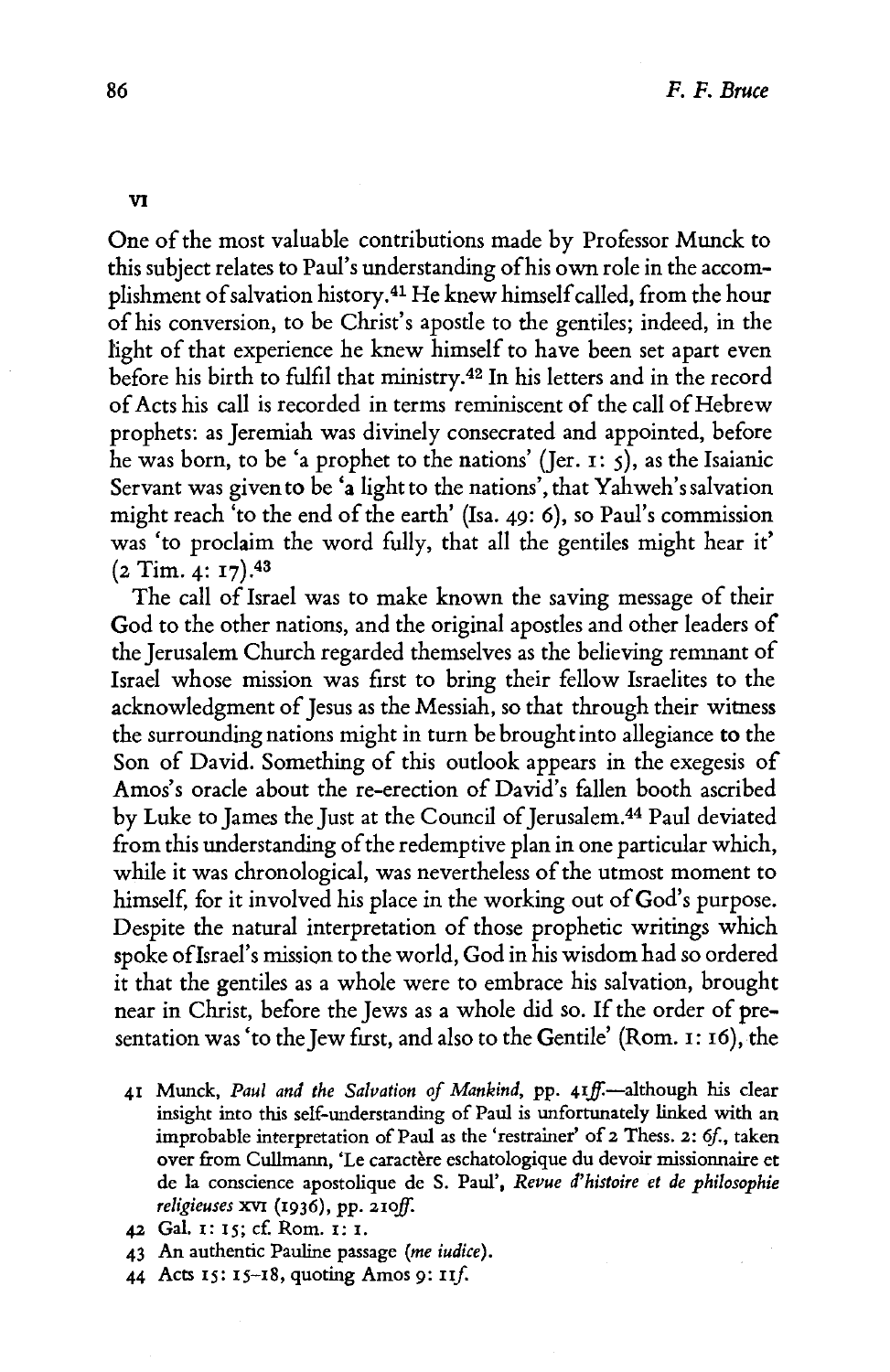order of acceptance was 'by the gentile first, and only then by the Jew'. True, a small number of Jews (including Paul himself) had already believed the gospel, and this was an earnest of the full-scale conversion of Israel in due course; but for the present the majority of the people were afflicted by a temporary spiritual blindness, which prevented them from recognising in Jesus the true hope of Israel.<sup>45</sup> During this interval the gospel was being eagerly accepted by gentiles, not least as a result of Paul's apostolic energy. The day would come, however, when the people of Israel would recover their spiritual vision and, suddenly realising that the salvation into which the gentiles were entering through faith was their own ancestral heritage, would be stung to jealousy and claim their proper share in the blessings which were primarily theirs. As a son of Israel himself, Paul eagerly desired to speed this happy consummation, and saw in his own apostolate the means of doing so. For while the immediate effect of his ministry was the conversion of gentiles, its indirect effect would be the provoking of this revulsion of feeling in Israel. And Israel's embracing the gift ofrighteousness through faith in Christ instead of trying to establish their own righteousness by the works of the law would unleash for the world the greatest blessing it had ever known and be signalled by the *parousia.46* The course of salvation history would thus be complete. Well might Paul magnify his office, for if he discharged it faithfully and without intermission he would indeed be a figure of eschatological significance, the preparer of the way for Christ's manifestation in glory, as John the Baptist had been for his first appearing.

For Paul, the, salvation history was no mere theological schema, intellectually constructed as an object of admiration or a source of imagined security: it was the redemptive action of God in which he was personally and totally involved-first as its beneficiary when the risen Lord apprehended him and conscripted him as his messenger, and then as its herald among the gentiles. Paul, as much as Luke, presents us with salvation history, but Paul sets it in a perspective which is peculiarly his own.

vn

**A** brief mention must suffice for the salvation history perspective of Ephesians, in which the Church, God's masterpiece of reconciliation in

- *45* Rom. II: 25; 2 Cor. 3: 14.ff.
- **46** Rom. II: II~16, *26f.*   $MS - G$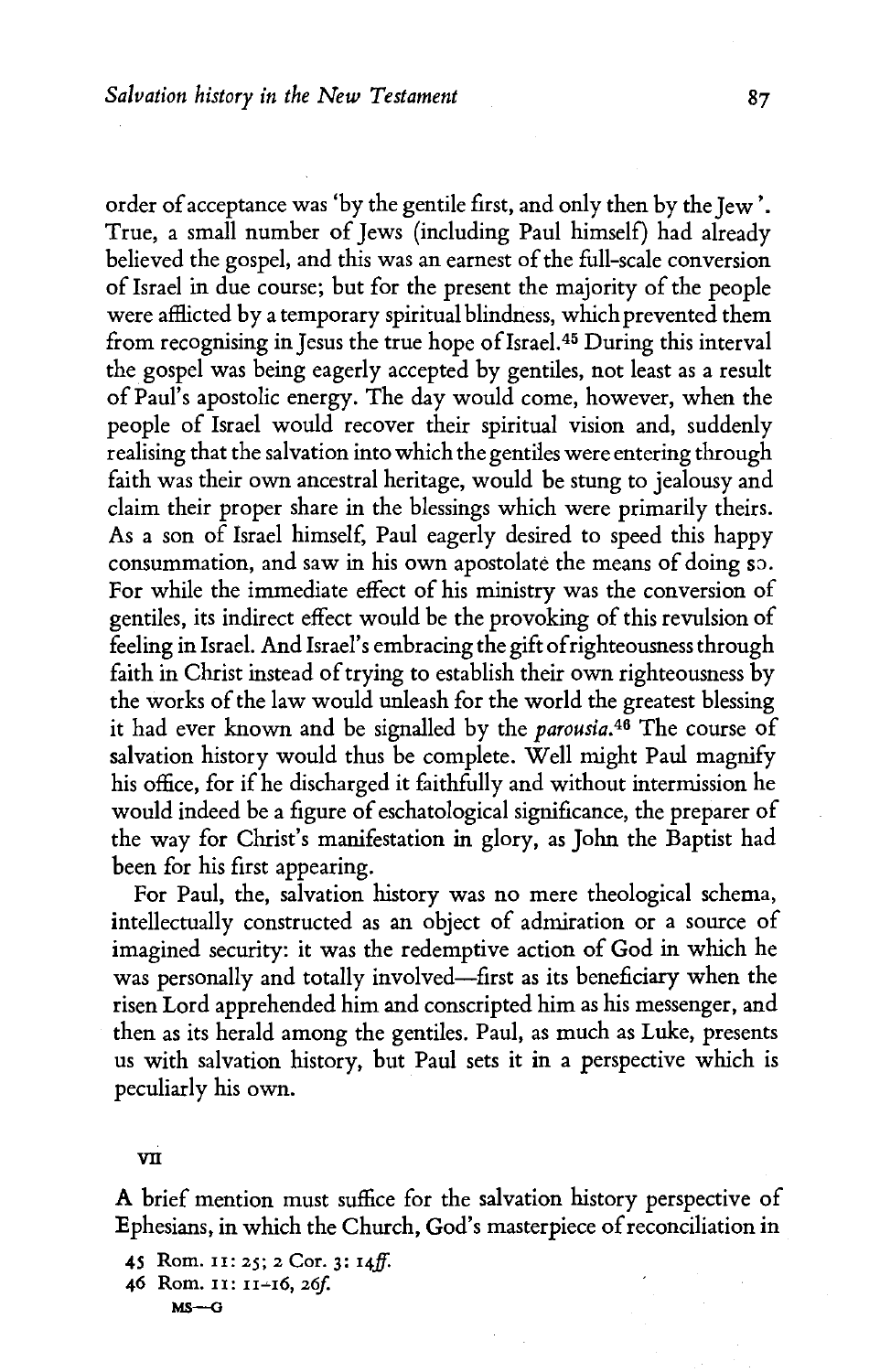which Jew and gentile become 'one new man' in Christ  $(2: 15)$ , is also his pilot scheme for the reconciled universe of the future, to be manifested when his 'plan for the fulness of time' is complete (r: *9!);* of Hebrews, in which the age inaugurated by Christ is the age of unobstructed access to God, which the preceding age adumbrated by means of shadows or 'copies', serving as object lessons of the reality now experienced; of the Apocalypse, in which the ancient imagery of the woman, the child and the dragon, the war in heaven, and much else, is reborn to become the vehicle of a new rehearsal of the salvation history consummated in the final triumph of the slaughtered Lamb and his faithful followers.

#### vm

Of all the questions relating to salvation history in the New Testament none is so important as that which concerns Jesus' own attitude. Here the primary fact is that the proclamation of the kingdom of God in itself implies a salvation-history perspective. This is true whether or not the kingdom of God is linked with the Son of Man and no matter how the timing of the kingdom in Jesus' proclamation is understood. It may be understood in terms of realised or futurist eschatology, or in terms of an existential summons. In fact, room must be found for both 'already' and 'not yet' in even the earliest gospel strata bearing upon this question. But no matter: the term itself cannot be understood apart from its Old Testament background, and in particular the announcement in the book of Daniel that, when gentile dominion has run its destined course, 'the God of heaven will set up a kingdom which shall never be destroyed ... and it shall stand for ever' (Dan. 2: 44). This kingdom is to be bestowed, when the appointed time comes, on the 'saints of the Most High' (Dan. 7: r8, 22, 27). So when Jesus, on the morrow of John the Baptist's arrest, began to proclaim that the appointed time had fully come and the kingdom of God had drawn near, and called on his hearers to repent and believe the good news,<sup>47</sup> his words must inevitably have been taken to mean that the climax of history was at hand and that the eternal kingdom foreseen by Daniel was about to be established, whatever form that kingdom was to take. Similarly, when he assured his disciples that, 'little flock' as they might be in comparison with the big battalions of the day, it was the Father's good pleasure to give them the kingdom,48 it was difficult to avoid the 47 Mark 1: 14f. 48 Luke 12: 32.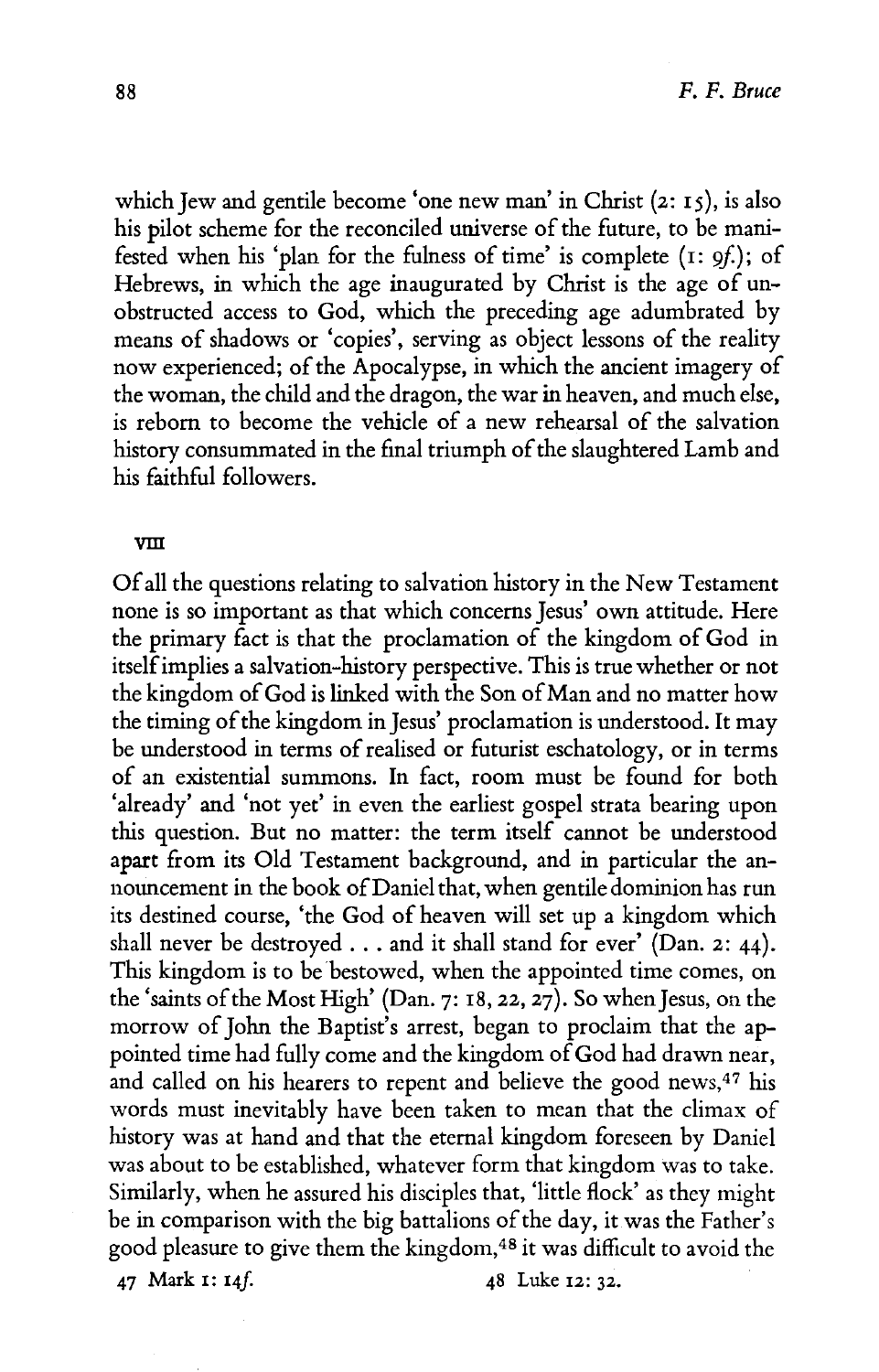conclusion that they were the 'saints of the Most High' on whom, according to Daniel, that kingdom was to be conferred. Indeed, the whole process of Old Testament history led up to the situation in which these disciples were involved: 'Blessed are the eyes which see what you see! For I tell you that many prophets and kings desired to see what you see, and did not see it, and to hear what you hear, and did not hear it' (Luke 10: 23f.; cf. Matt. 13: 16f.).

The establishment of the kingdom would be attended by a crisis which would overwhelm with disaster those who were not prepared to meet it, as surely as the deluge of Noah's day and the destruction of Sodom overwhelmed those who refused to be warned in time.<sup>49</sup> Between the time of the ministry ('already') and the consummation of the kingdom ('not yet') Jesus saw an interval of indeterminate duration (even if it might not exceed the lifetime of 'this generation'), introduced by the rejection and passion of the Son of Man, apart from which there would be no advent of the kingdom 'with power'. 50 Those parables which presuppose a delay in the *parousia* are not necessarily the product of the historical delay; to suppose that this must be so is to assume in advance that the *parousia* in Jesus' teaching is invariably imminent. In any case, Jesus not only viewed the time of his ministry as inaugurating the consummation of the divine purpose for the world, towards which all past time had been moving forward, but he viewed himself as the key figure and agent in bringing about the culmination of salvation history. The preachers and theologians of the early post-Easter decades, according to their varying perspective as the sequel to Jesus' ministry unfolded itself, were concerned to develop and reinterpret an understanding of salvation history which came to expression in Jesus himself. But as in Paul salvation history is the 'sphere' of the justifying grace of God, so in Jesus it is the 'sphere' of the Father's pardoning love portrayed in his parables and in his personal friendship towards outcasts and sinners.

These reflections were intended to be offered as an inadequate tribute to a scholar whom I had come to appreciate as a colleague and friend for over twelve years, a scholar whose own contributions to New Testament study provided a stimulus and challenge to myself and to, many fellow labourers in the same field. The original draft of the paper,. completed only a few days before Professor Brandon's untimely death.

<sup>49</sup> Luke 17: 22ff.

*<sup>50</sup>* Cf. Mark 9:' 1, 12; 13: 30; Luke 17: 25.